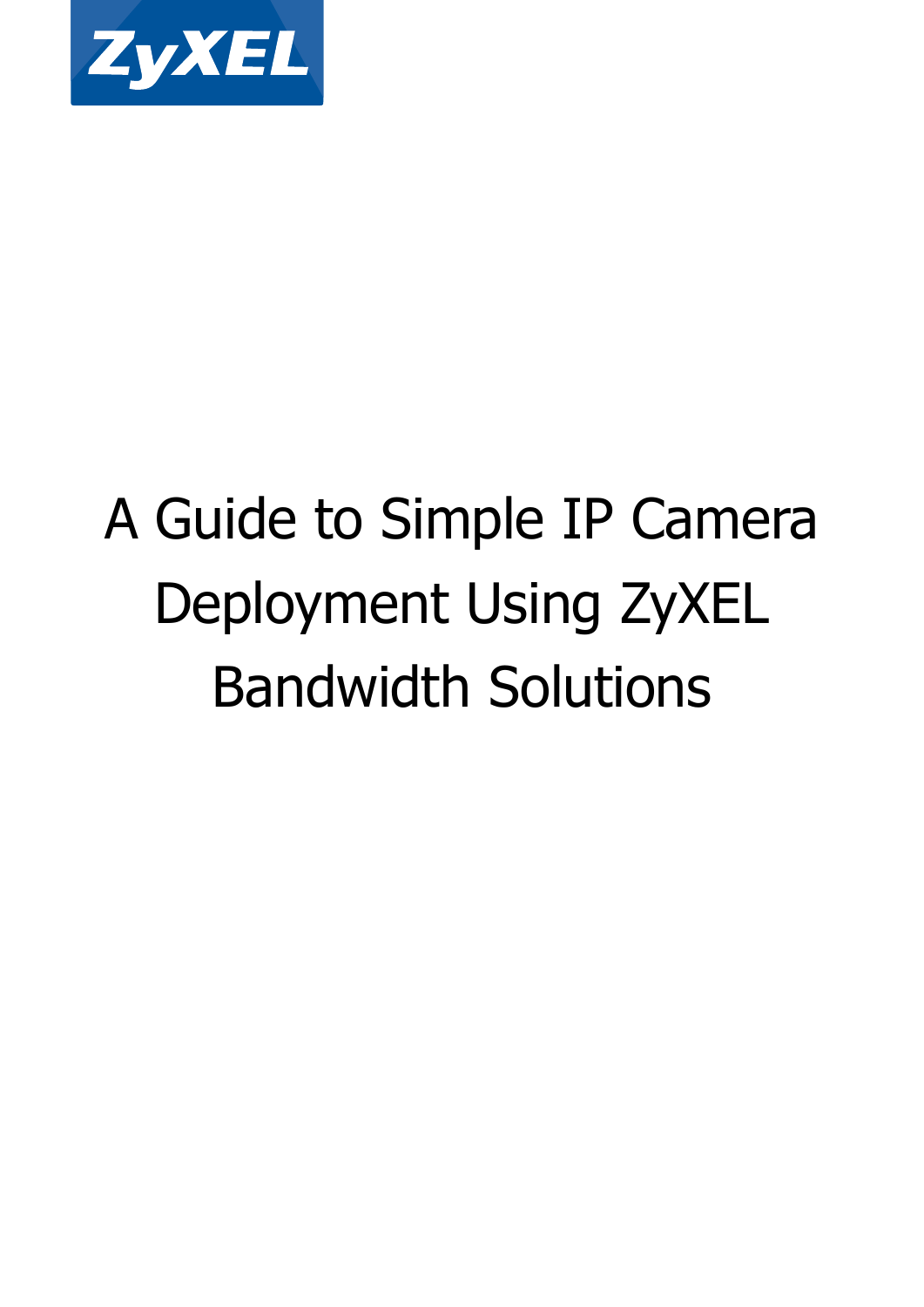

## 2015/7/22

## ZyXEL Communications Corporation

### Barney Gregorio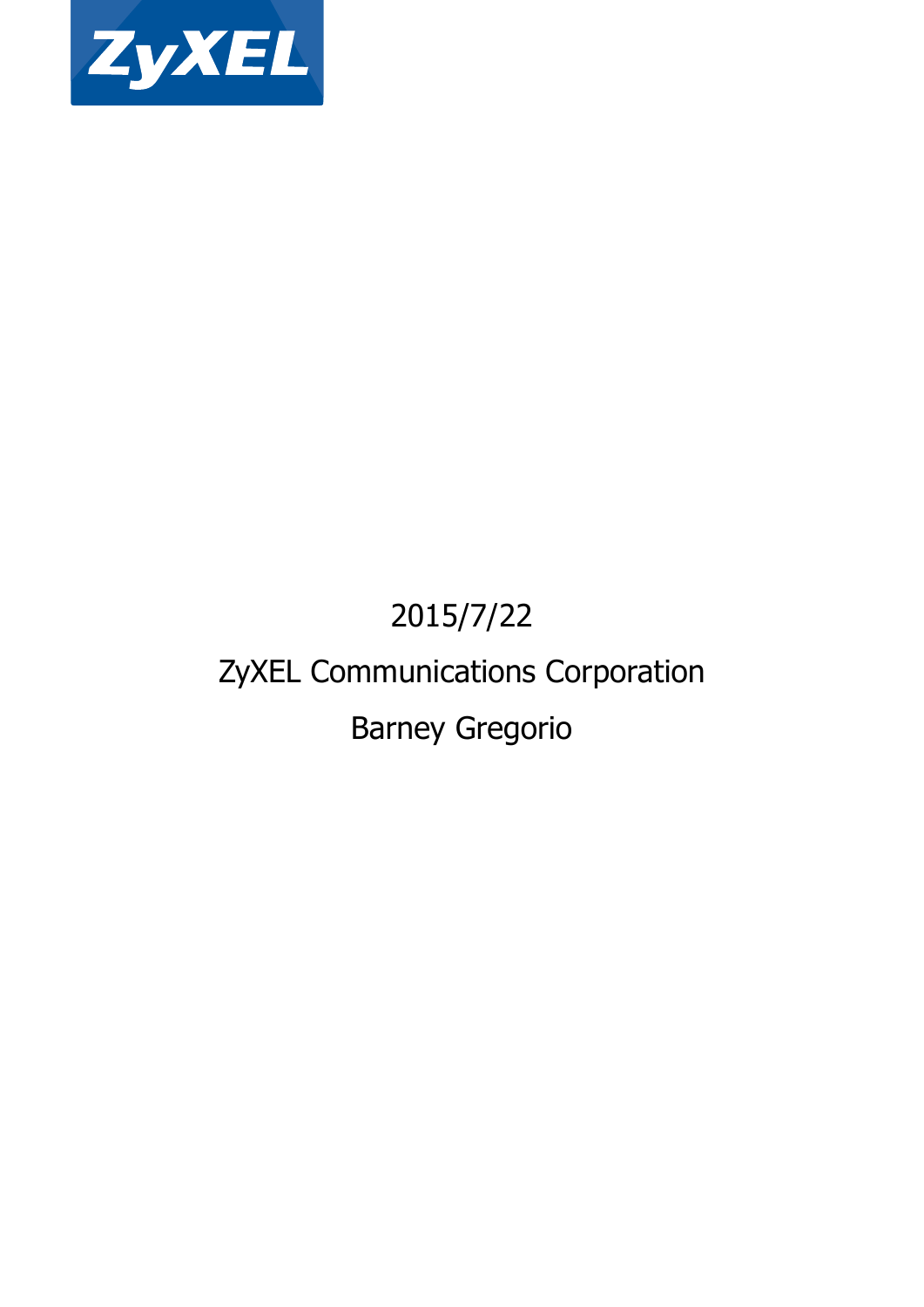

#### **Overview:**

This article contains guidelines on how to introduce IP cameras into your local network using ZyXEL switches. This article focuses on how to optimize and fine-tune the networks bandwidth requirement. This article assumes that IP camera service is deployed for small to medium businesses and uses unicast instead of multicast. Interaction between the IP camera and server will be strictly through the same layer-2 domain and will not cross any gateways.

#### **Objectives:**

- Present configuration examples using Web GUI
- Present scenario on bandwidth optimization
- Troubleshooting VLAN and PoE

#### **Bandwidth Optimization:**

This section will now consider the bandwidth of your surveillance traffic. Every link has a maximum transmission rate. 1000Base-T for instance, has a maximum allowable transmission rate of 1Gbps. Each IP camera needs to transmit its video to the server. This can easily create a bottleneck within some of your links. This is especially true on the link leading to your IP camera server. If you fail to properly configure your bandwidth, your surveillance network may suffer from poor video quality or momentary loss of service.

There are four variables to consider in calculating each individual IP camera's bandwidth consumption. Compression Type, Resolution, Video Quality, and Frame Rate.

We have provided a table for your bandwidth consumption reference. Note that the Video Quality will be fixed in **medium** quality. The output bandwidth of each camera will be in megabits per second (Mbps).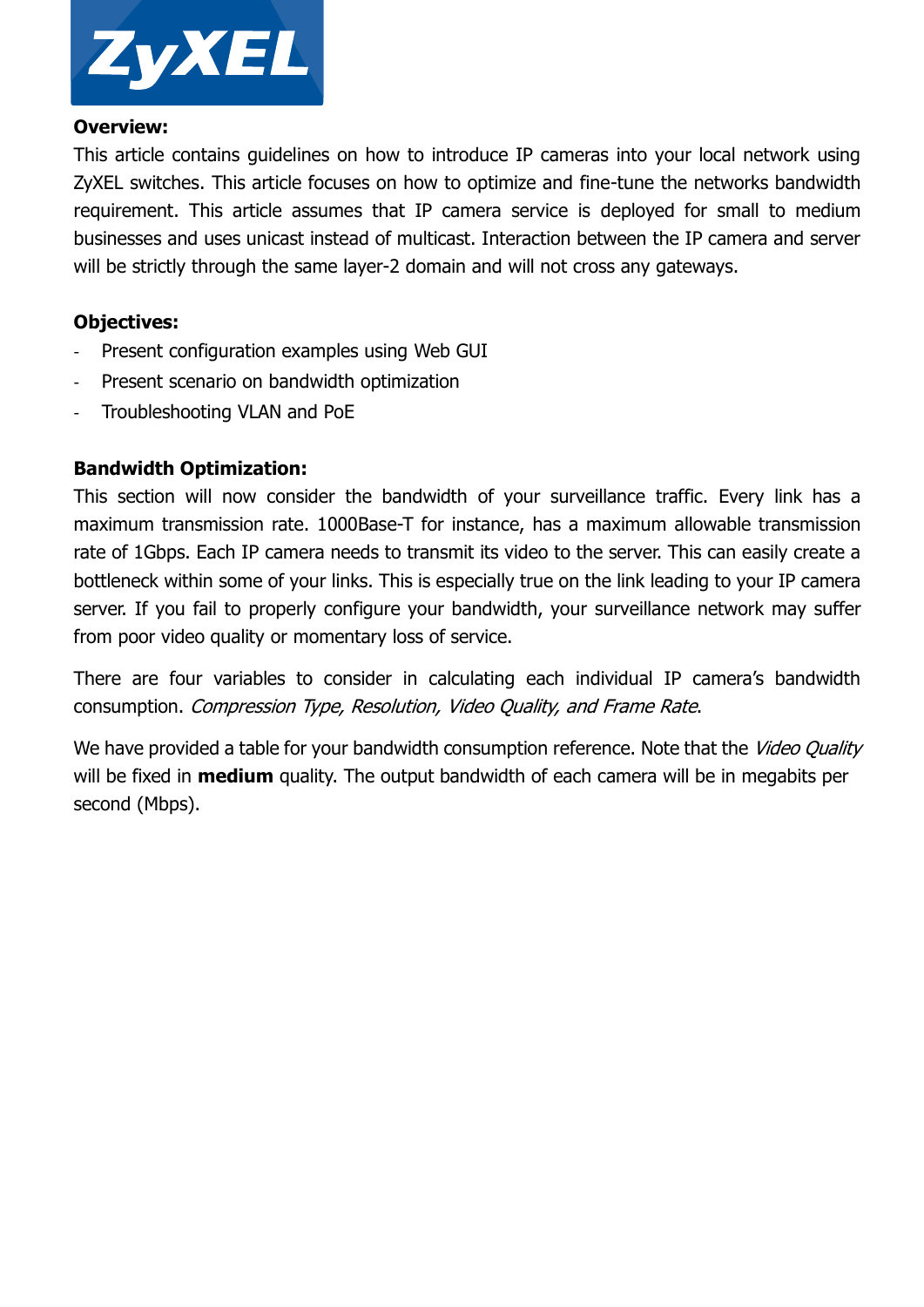

| <b>Video Compression:</b><br><b>H.264</b> |       |      |       |       |       |       |  |  |  |
|-------------------------------------------|-------|------|-------|-------|-------|-------|--|--|--|
| <b>Resolution \ Frames per second</b>     | 5     | 8    | 10    | 15    | 20    | 30    |  |  |  |
| 1 Megapixel                               | 0.724 | 1.13 | 1.41  | 2.12  | 2.83  | 4.24  |  |  |  |
| 2 Megapixel                               | 1.04  | 1.67 | 2.09  | 3.13  | 4.18  | 6.27  |  |  |  |
| 5 Megapixel                               | 2.68  | 4.28 | 5.35  | 8.03  | 10.71 | 16.06 |  |  |  |
| 10 Megapixel                              | 5.46  | 8.74 | 10.93 | 16.39 | 21.85 | 32.78 |  |  |  |

| <b>MPEG-4</b><br><u> Video Compression:</u> |      |       |       |       |       |       |  |  |  |
|---------------------------------------------|------|-------|-------|-------|-------|-------|--|--|--|
| <b>Resolution \ Frames per second</b>       |      | 8     | 10    | 15    | 20    | 30    |  |  |  |
| 1 Megapixel                                 | 1.10 | 1.76  | 2.20  | 3.30  | 4.40  | 6.60  |  |  |  |
| 2 Megapixel                                 | 1.63 | 2.60  | 3.25  | 4.88  | 6.50  | 9.75  |  |  |  |
| 5 Megapixel                                 | 4.16 | 6.66  | 8.33  | 12.49 | 16.66 | 24.98 |  |  |  |
| 10 Megapixel                                | 8.50 | 13.60 | 16.99 | 25.49 | 33.99 | 50.98 |  |  |  |

| <b>Video Compression:</b><br><b>MJPEG</b> |       |        |        |        |        |        |  |  |  |
|-------------------------------------------|-------|--------|--------|--------|--------|--------|--|--|--|
| <b>Resolution \ Frames per second</b>     | 5     | 8      | 10     | 15     | 20     | 30     |  |  |  |
| 1 Megapixel                               | 9.90  | 15.84  | 19.80  | 29.71  | 39.61  | 59.41  |  |  |  |
| 2 Megapixel                               | 14.63 | 23.40  | 29.25  | 43.88  | 58.50  | 87.75  |  |  |  |
| 5 Megapixel                               | 37.48 | 59.96  | 74.95  | 112.43 | 149.91 | 224.86 |  |  |  |
| 10 Megapixel                              | 76.48 | 122.36 | 152.95 | 229.43 | 305.91 | 458.86 |  |  |  |

#### **Bandwidth Solution Configurations in Web GUI:**

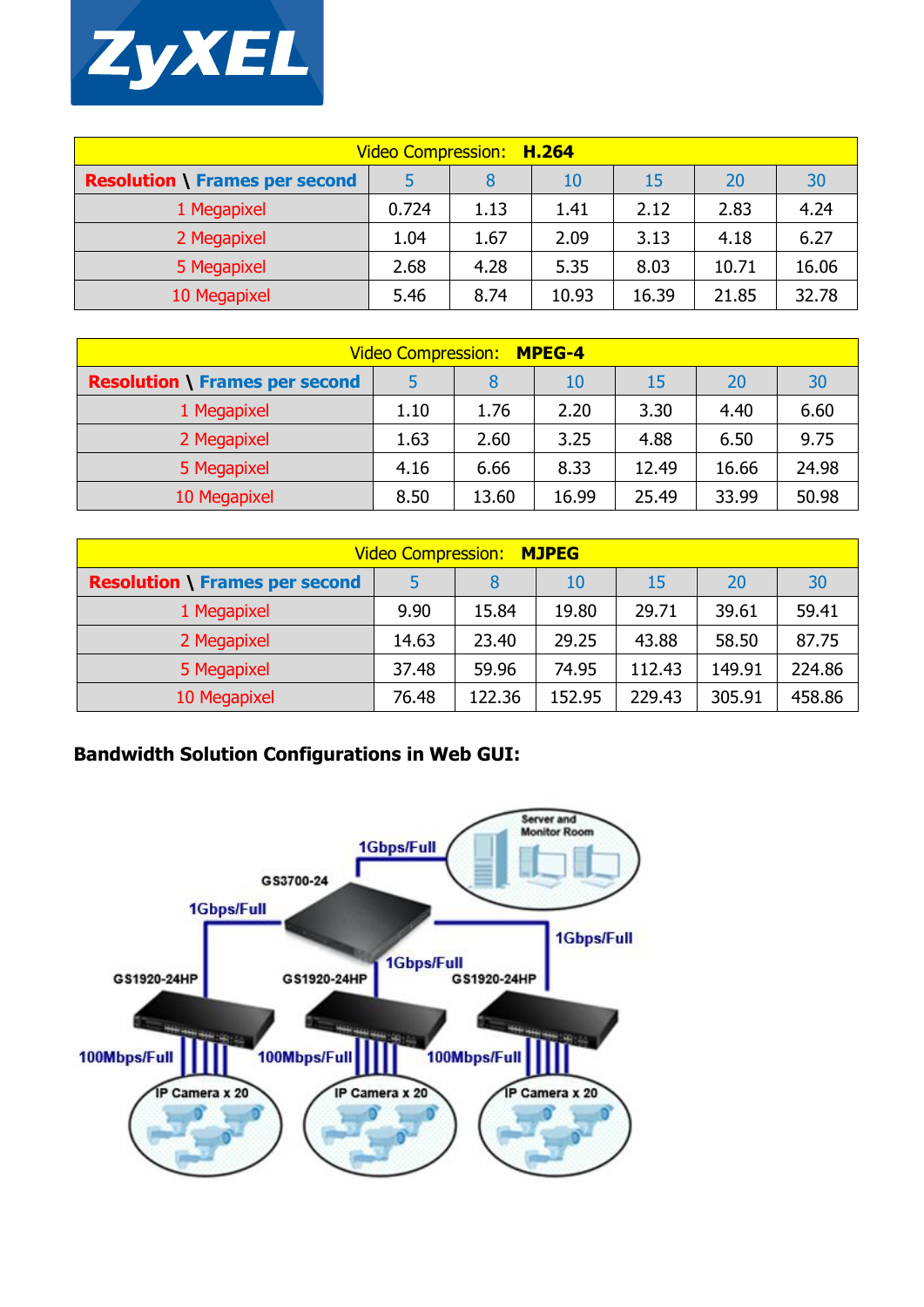

Devices:

| Quantity | <b>Device</b> |
|----------|---------------|
|          | GS3700-24     |
|          | GS1920-24HP   |
| 60       | IP Camera     |

Objectives:

- Under no circumstances will there be any packet loss between IP cameras and IP camera server.
- For low quality video setting, the physical network topology must not be changed
- Other network services should still function albeit with acceptable packet loss
- IP camera traffic will use priority queue 6

Two scenarios will be implemented. The first scenario will assume that the IP cameras are all configured to produce the same lower quality video and bandwidth requirement. The second scenario will assume that the IP cameras are all configured to produce the same higher quality video and bandwidth requirement. We will assume that the VLAN configurations have already been implemented. Links between the access switch to the IP cameras uses 100Mbps as most PD only supports this transmission speed. We will also assume that this network is not just running a surveillance network but other services as well. The server also has multiple network interfaces allowing link aggregation or LACP as a valid solution.

For the fourth objective, we need to ensure that packets from the IP camera uses priority queue 6. You can do this by going to **Basic Setting -> Port Setup** and set all ports directly connected to your IP cameras with 802.1p Priority: 6

|      | <b>Port Setup</b> |             |              |                                             |  |
|------|-------------------|-------------|--------------|---------------------------------------------|--|
| Port | Active            | <b>Name</b> | <b>Type</b>  | Speed / Duplex Flow Control 802.1p Priority |  |
|      |                   |             |              | Auto                                        |  |
|      |                   | Camera-01   | 10/100/1000M | Auto                                        |  |
|      |                   | Camera-02   | 10/100/1000M | Auto                                        |  |
|      |                   | Camera-03   | 10/100/1000M | Auto                                        |  |
|      |                   | Camera-04   | 10/100/1000M | Auto                                        |  |
|      |                   | Camera-05   | 10/100/1000M | Auto                                        |  |
|      |                   | Camera-06   | 10/100/1000M | Auto                                        |  |
|      |                   | Camera-07   | 10/100/1000M | Auto                                        |  |
|      |                   | Camera-08   | 10/100/1000M | Auto                                        |  |
|      |                   |             |              |                                             |  |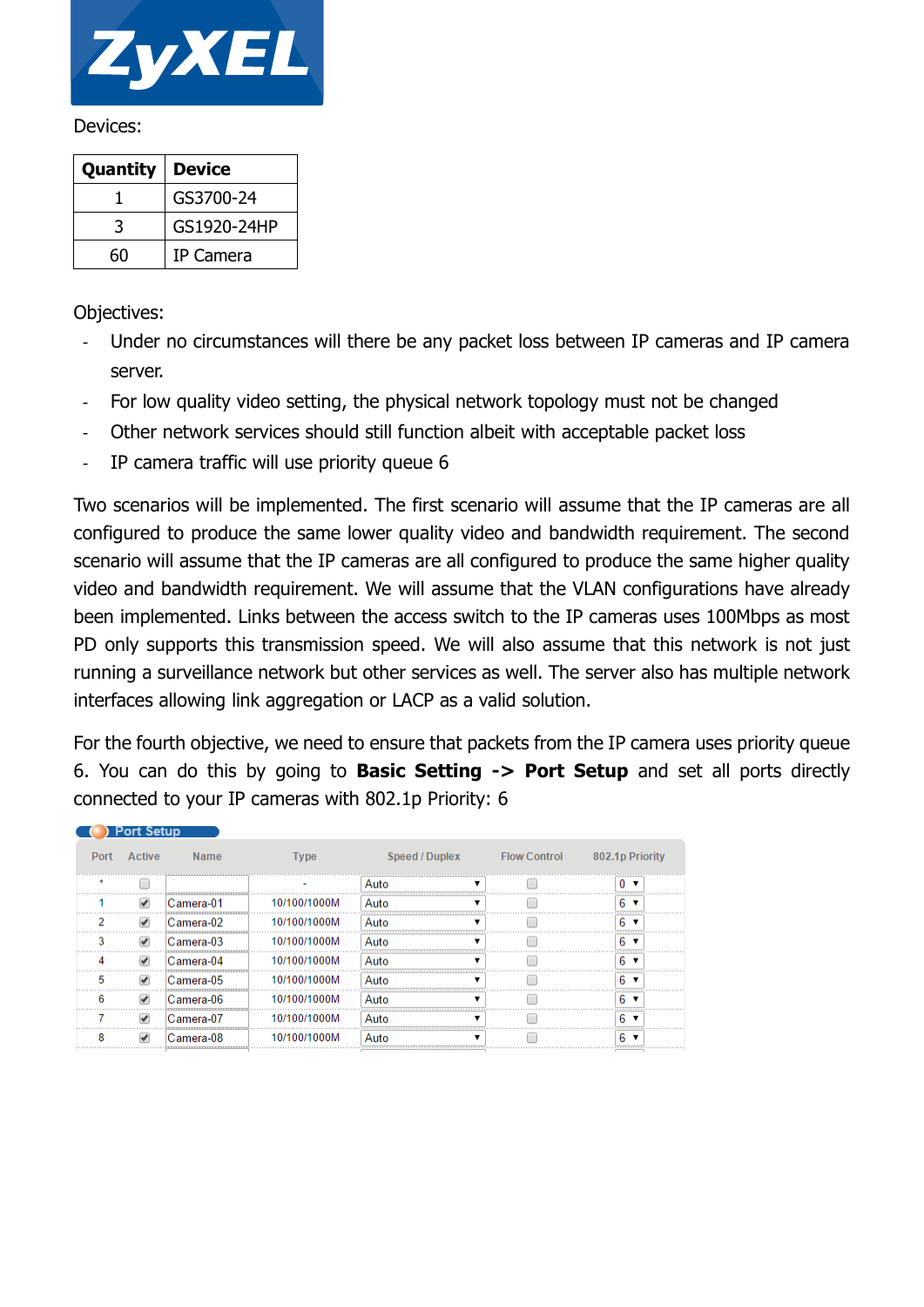

Scenario 1 (Low Quality):

For this scenario, each IP cameras have been configured with the following video format:

Compression: H.264

Resolution: 5 megapixel

Quality: Medium

Frames per second: 8 fps

Using the table above, we can determine that the bandwidth consumption of each individual IP camera is approximately **4.28 Mbps.**



With 20 IP cameras and each transmitting at 4.28 Mbps, the link between access layers to aggregation layer must have a reserved bandwidth of at least 85.6 Mbps to ensure continued video service during congestion. The link between the core switch and server, on the other hand must reserve 256.8 Mbps.

In order to meet the first and second objectives, we will need to optimize bandwidth using Queueing Method. Weighted Fair Queuing (WFQ) is the queueing method option that allows the switch to reserve bandwidth per queue based on weights during congestion. The reserved bandwidth for each queue can be calculated using this formula:

Reserved Bandwidth = Weight of Queue \* Port Speed / Total Weight

We know that the bandwidth between the core switch and server must be at least 256.8 Mbps. So let us calculate if the default configuration will reserve Queue 6 with enough bandwidth.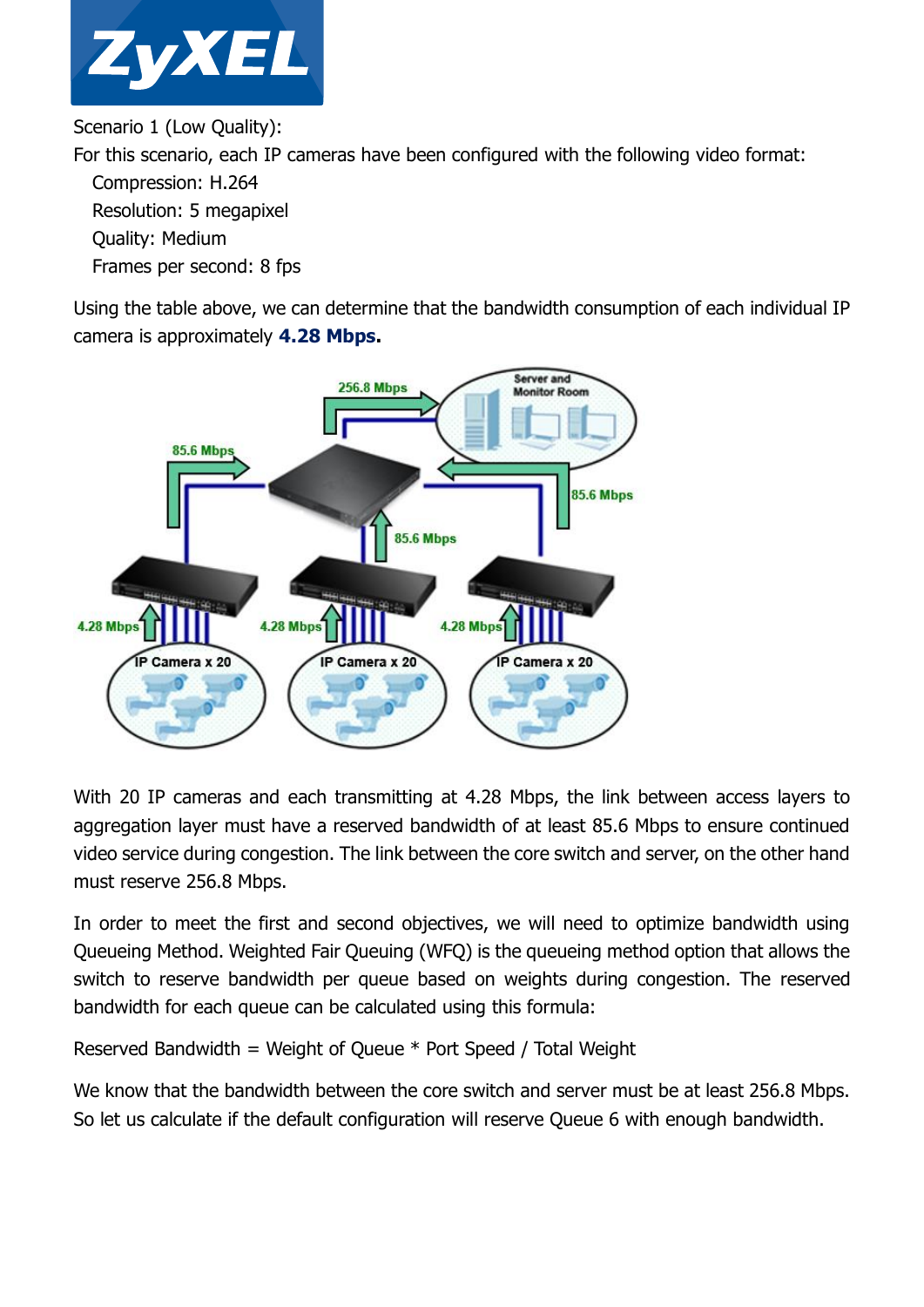

|      | <u>Queuing method</u> |                |                |                |                |                |                |    |       |                   |
|------|-----------------------|----------------|----------------|----------------|----------------|----------------|----------------|----|-------|-------------------|
| Port | <b>Method</b>         |                | Weight         |                |                |                |                |    |       | <b>Hybrid-SPQ</b> |
|      |                       | Q <sub>0</sub> | Q <sub>1</sub> | Q <sub>2</sub> | Q <sub>3</sub> | Q <sub>4</sub> | Q <sub>5</sub> | Q6 | $Q$ 7 | Lowest-Queue      |
|      | WFO<br>▼              |                |                |                |                |                |                |    |       | None v            |
|      | SPQ<br>U              |                |                |                |                |                |                |    |       |                   |
|      | ۰<br><b>WFQ</b>       | ٦              | 12             | 13             | 14             | 5              | 6              | 7  | 18    | None v            |
|      | ∩<br><b>WRR</b>       |                |                |                |                |                |                |    |       |                   |
|      | SPQ<br>U              |                |                |                |                |                |                |    |       |                   |
|      | ۰<br><b>WFQ</b>       | 1              | 12             | 3              | 14             | 15             | 6              | 7  | 18    | None v            |
|      | <b>WRR</b>            |                |                |                |                |                |                |    |       |                   |
|      | $\circ$ spq           |                |                |                |                |                |                |    |       |                   |
| 3    | <b>WFQ</b>            | 1              | 12             | 3              | 4              | 15             | 16             | 7  | 18    | None v            |
|      | <b>WRR</b><br>∩       |                |                |                |                |                |                |    |       |                   |
|      | $\circ$ spq           |                |                |                |                |                |                |    |       |                   |
|      | <b>WFQ</b>            | 1              | 12             | 3              | 14             | 15             | 16             | 7  | 18    | None v            |
|      | <b>WRR</b><br>□       |                |                |                |                |                |                |    |       |                   |
|      | $\circ$ spq           |                |                |                |                |                |                |    |       |                   |
| 5    | <b>WFQ</b>            | 1              | 12             | 13             | 14             | 15             | 6              | 7  | 18    | None v            |
|      | <b>WRR</b>            |                |                |                |                |                |                |    |       |                   |
|      |                       |                |                |                |                |                |                |    |       |                   |

Reserved Bandwidth =  $6 * 1000$  Mbps / 36

#### Reserved Bandwidth =  $166.67$  Mbps

This is not enough. This means that should congestion happen within your network, the link between the core switch and server will suffer from packet loss. We need to fine-tune the weights for Queue 6.

|      | Queuing Method               |                |                |                |                |        |                |                |                |               |
|------|------------------------------|----------------|----------------|----------------|----------------|--------|----------------|----------------|----------------|---------------|
| Port | <b>Method</b>                |                |                |                |                | Weight |                |                |                | Hybrid-SPQ    |
|      |                              | Q <sub>0</sub> | Q <sub>1</sub> | Q <sub>2</sub> | Q <sub>3</sub> | Q4     | Q <sub>5</sub> | Q <sub>6</sub> | Q <sub>7</sub> | Lowest-Queue  |
|      | WFQ<br>▼                     |                |                | 3              | 3              | Δ      | 5              | 12             | 6              | None v        |
|      | $\circ$ spo                  |                |                |                |                |        |                |                |                |               |
|      | $\circledcirc$<br><b>WFQ</b> | 1              | 2              | 13             | 13             | 4      | 15             | 12             | 16             | None v        |
|      | ◯<br><b>WRR</b>              |                |                |                |                |        |                |                |                |               |
|      | <b>SPQ</b>                   |                |                |                |                |        |                |                |                |               |
|      | <b>WFQ</b>                   | 1              | 2              | 13             | 13             | 4      | 15             | 12             | 16             | None v        |
|      | ∩<br><b>WRR</b>              |                |                |                |                |        |                |                |                |               |
|      | SPQ                          |                |                |                |                |        |                |                |                |               |
| 3    | <b>WFQ</b>                   | 1              | 2              | 3              | 3              | 14     | 15             | 12             | 6              | None v        |
|      | <b>WRR</b>                   |                |                |                |                |        |                |                |                |               |
|      | SPQ                          |                |                |                |                |        |                |                |                |               |
|      | $\circledcirc$<br><b>WFQ</b> | 1              | 2              | 3              | 3              | 14     | 5              | 12             | 16             | None v        |
|      | ○<br><b>WRR</b>              |                |                |                |                |        |                |                |                |               |
|      | $\circ$ spq                  |                |                |                |                |        |                |                |                |               |
| 5    | <b>WFQ</b><br>$\circledcirc$ |                | 2              | 13             | 3              | 4      | 15             | 12             | 16             | None <b>v</b> |
|      | <b>WRR</b>                   |                |                |                |                |        |                |                |                |               |

By taking the weights from the other queues, Queue 6 now has a weight of 12. Let us calculate again to see if this setup meets our requirement.

Reserved Bandwidth =  $12 * 1000$  Mbps / 36

Reserved Bandwidth = **333.33 Mbps**

Configure the core switch and all access switch with this queueing method setting for consistency.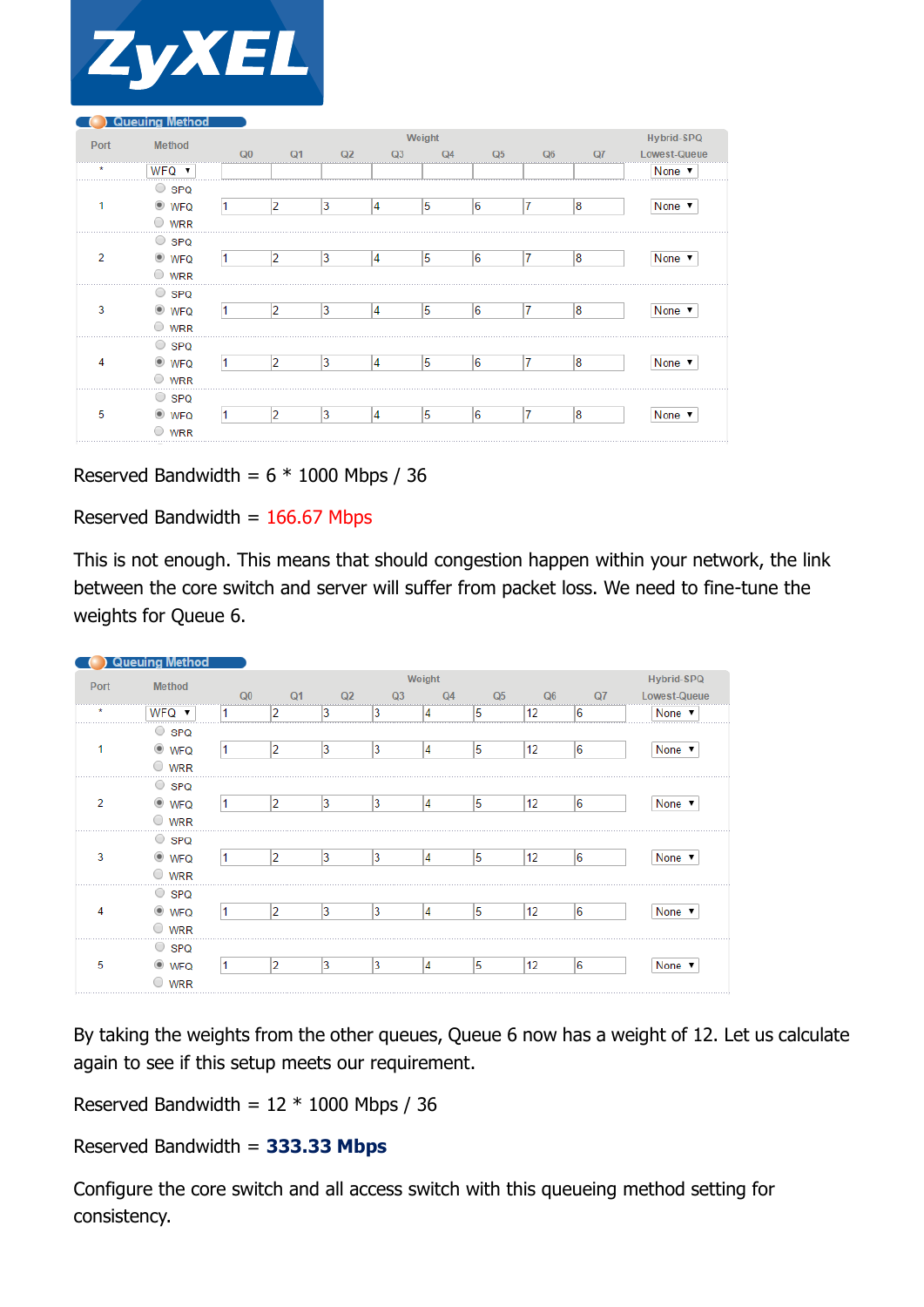

Scenario 2 (High quality):

This time, we will see what happens when we raise the frames per second of the IP camera to 30 fps. It is expected that the overall bandwidth will increase significantly.

IP Camera Setup

Compression: H.264

Resolution: 5 megapixel

Quality: Medium

Frames per second: 30 fps

#### Bandwidth of each IP camera: **16.06 Mbps**



The link between access switches and core switch now uses 321.2 Mbps. The link between core switch and server has now risen to 963.6 Mbps. This has now become a problem that queueing method cannot easily solve. 963.3 Mbps is more than 90% of the allowable transmission rate of this link. In this case, we should now use Link Aggregation on the link between core switch and server.

Link Aggregation is the grouping of physical ports into one logical higher-capacity link. This allows your surveillance traffic to be distributed among the aggregated links. Remember, when configuring Link Aggregation, it is important to complete your configurations before physically attaching the extra cables. Failure to configure Link Aggregation before attaching the extra cable will result in a loop.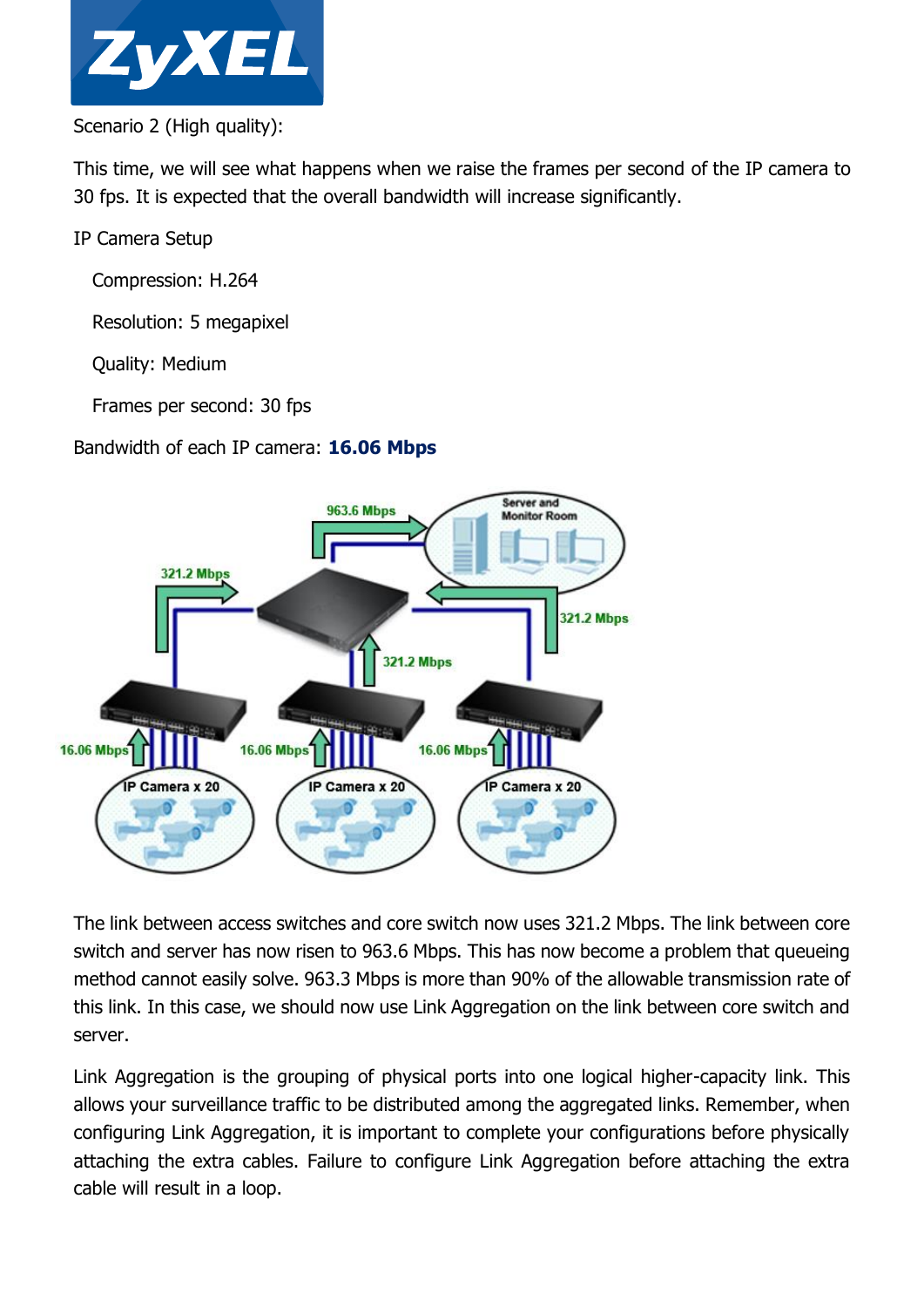

Go to **Advance Application -> Link Aggregation -> Link Aggregation Setting** of the core switch.

We will use T1 as the trunk interface. Check the **Active** box for T1. Leave criteria as **src-dst-mac**.

| Link Aggregation Setting | <b>Status LACP</b> |               |
|--------------------------|--------------------|---------------|
| <b>Group ID</b>          | Active             | Criteria      |
|                          |                    | src-dst-mac v |
| тэ                       |                    | src-dst-mac ▼ |
|                          |                    | src-dst-mac ▼ |
| ГΔ                       |                    | src-dst-mac ▼ |
| Т5.                      |                    | src-dst-mac ▼ |
| T6.                      |                    | src-dst-mac ▼ |
|                          |                    | src-dst-mac ▼ |
| Т8                       |                    | src-dst-mac ▼ |
|                          |                    |               |

Below, set the ports you will use to link aggregate as T1. In this case, the core switch is currently physically connected to port 20. A second and third cable will be attached on port 21 and 22 afterwards.

| ,,,,,,,,,,,,,,,,,,,<br>.<br>None ▼             |
|------------------------------------------------|
| <b>TELEVISION IN THE 2004</b><br>None <b>v</b> |
|                                                |
| .                                              |
| .                                              |
|                                                |
|                                                |

In case your server only support LACP, go to **Advance Application -> Link Aggregation -> Link Aggregation Setting -> LACP**.

Check the **Active** box and the T1 **LACP Active** box.

| <b>Ink Aggregation Control Protocol</b> | <b>Link Aggregation Setting</b> |
|-----------------------------------------|---------------------------------|
| <b>Active</b><br><b>System Priority</b> | 65535                           |
| <b>Group ID</b>                         | <b>LACP Active</b>              |
| Τ1                                      |                                 |
| T2                                      |                                 |
| T3                                      |                                 |
| Τ4                                      |                                 |
| T5                                      |                                 |
| T <sub>6</sub>                          |                                 |
| т7                                      |                                 |
| T8                                      |                                 |
|                                         |                                 |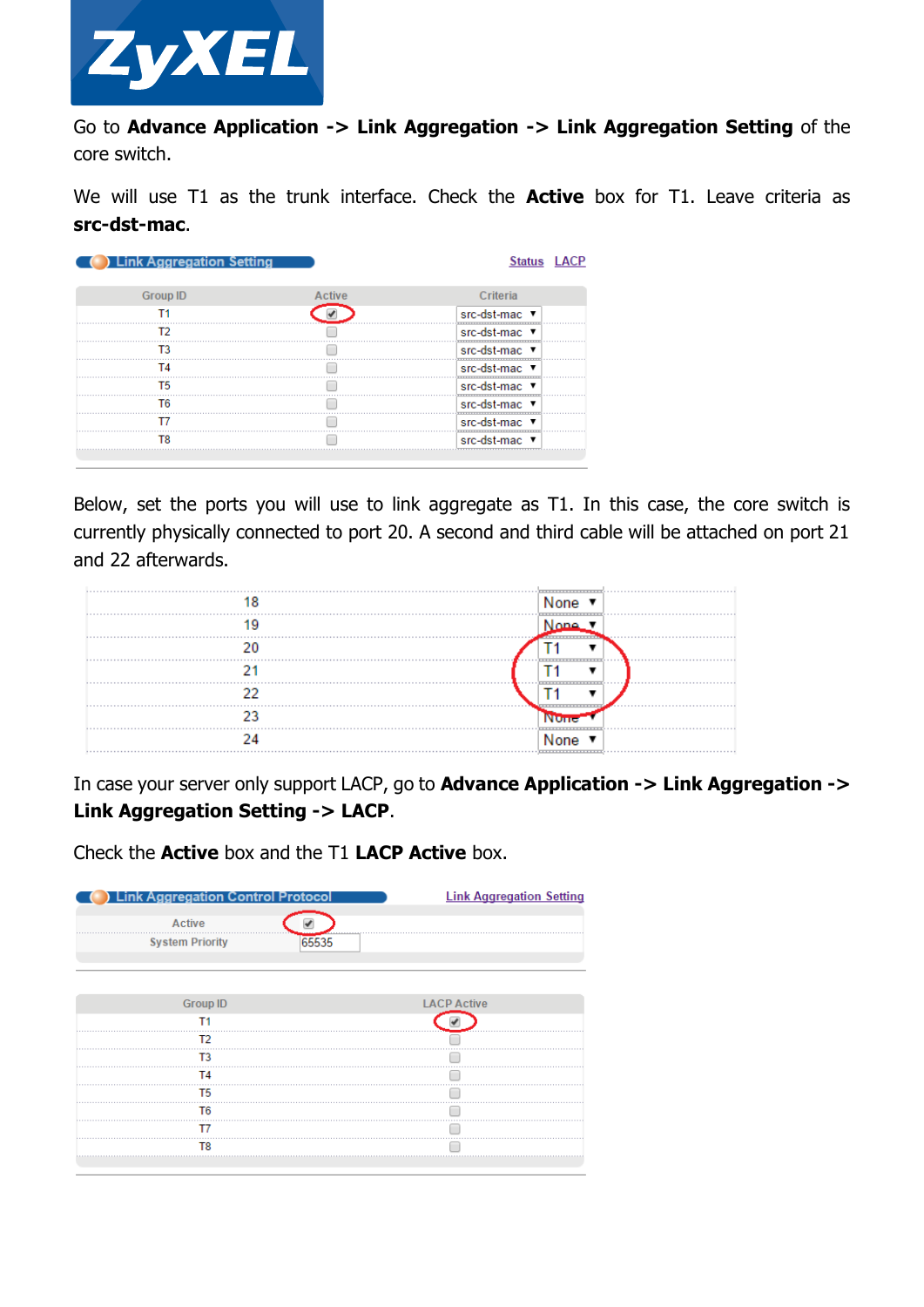

Once configuration is complete, you can proceed to attach the extra cables between the server and core switch.



If you recall the criteria earlier for link aggregation was set to **src-dst-mac**. This means that the traffic is divided among the aggregated links in terms of source mac address to a destination mac address. Each IP camera has its own unique mac address and are supposed to send all their traffic to the server. Therefore, in theory, camera-A is sent out of the first link, camera-B is sent out the second link, camera-C is sent out the third link, and camera-D is sent out the first link again. Each traffic from each camera will be distributed among the aggregated links because of your criteria. Because of this, we can hypothetically assume that each link will transmit 321.2 Mbps of surveillance traffic.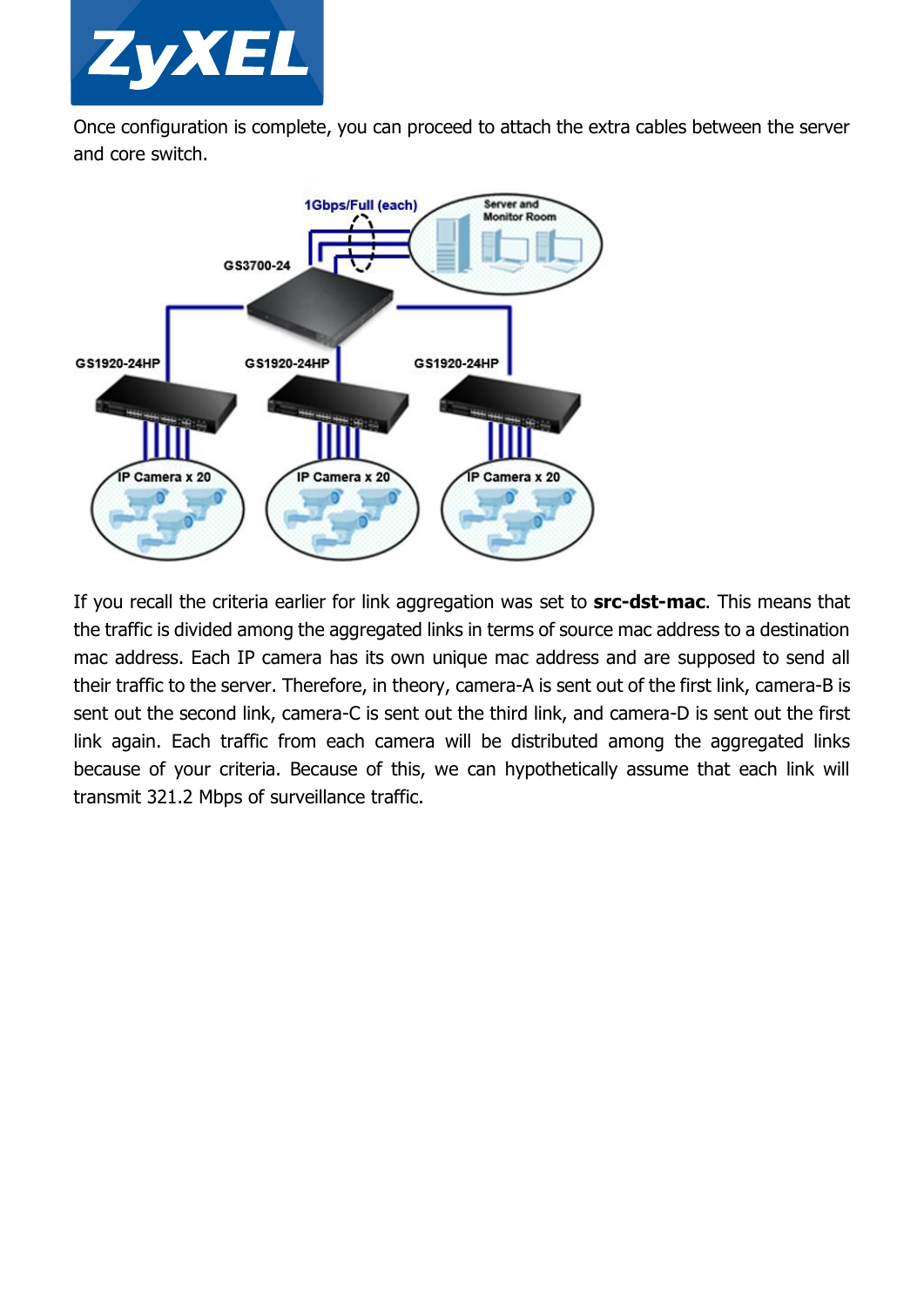



Together with the previous Queuing Method settings, we have already ensured 333.33 Mbps of bandwidth for each link. The network has now been properly configured to optimize the bandwidth of your surveillance traffic.

#### **Troubleshooting VLAN:**

1. From the port connected to the IP camera, ping the IP camera server's IP address. A successful ping shows that traffic is flowing both ways. If ping is unsuccessful, verify that packets are processed in the correct VLAN.

#### a. Go to **Management -> MAC Table**.

- b. Select condition: All.
- c. Click the "Search" button.

| <b>MAC Address</b> |     |    |         |
|--------------------|-----|----|---------|
| 00:0c:29:75:2b:5a  | 100 |    | Dynam   |
| 00:0c:29:cb:38:d7  | 100 |    | namic   |
| 00:0c:29:28:4f:ae  |     |    |         |
| 00:0c:29:11:d4:51  |     |    | Dynamic |
| 00:0c:29:2e:98:b9  |     |    | Dynamic |
| 4c:9e:ff:6f:90:3f  |     | 2Δ | Dynamic |
| 64:66:b3:50:08:1e  |     |    | Dynamic |
| 74:d4:35:f4:6h:4e  |     |    |         |
| b0:b2:d0:6f3a:d3   |     |    |         |
| b0:b2:dc:6f:55:db  |     |    |         |
|                    |     |    |         |

- d. A list should appear similar to the image above.
- e. Look for the MAC address of the IP camera. If MAC address does not appear, then IP camera most likely has not sent any packets to the switch within the past five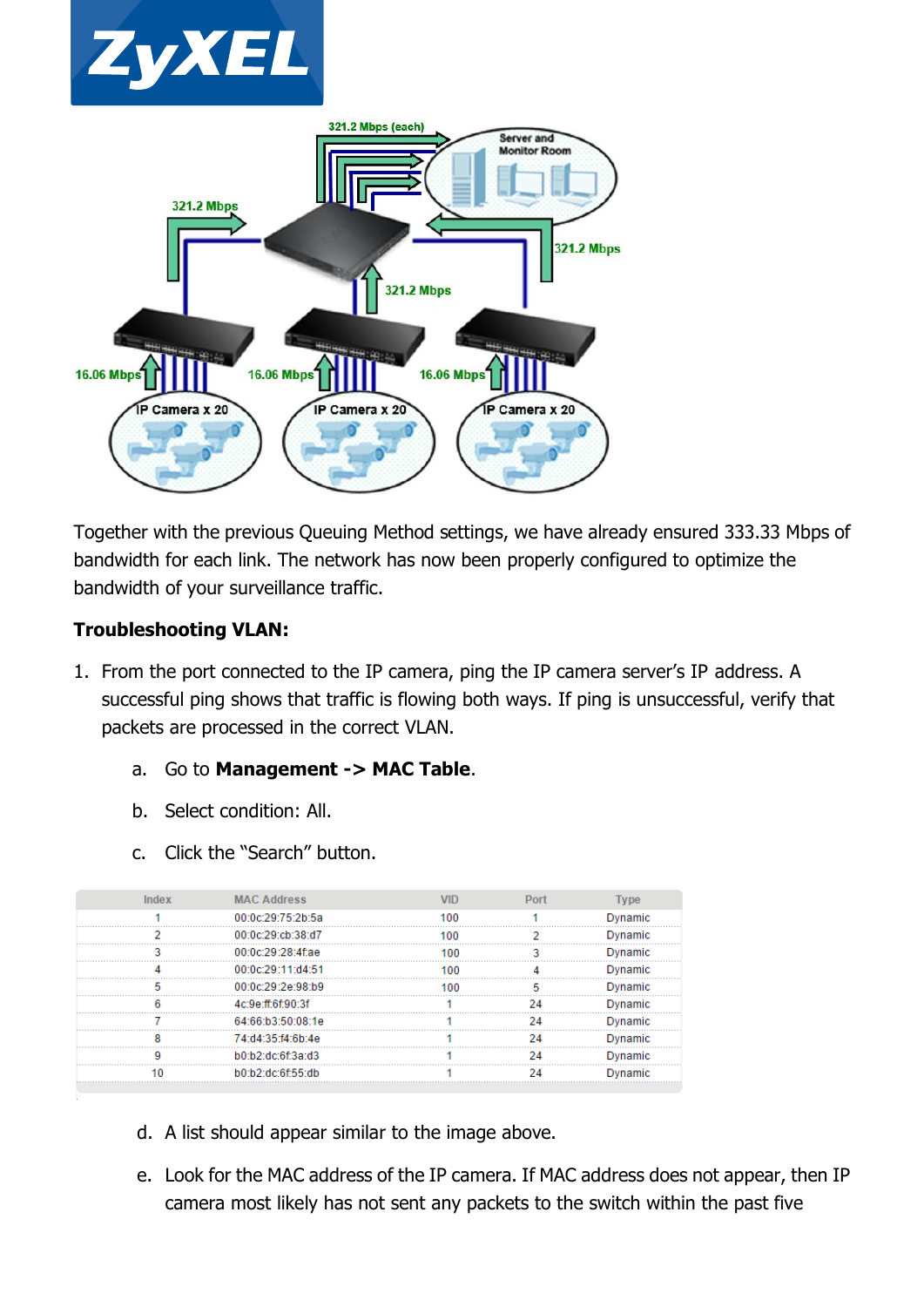

minutes. If MAC address of the IP camera does appear in the MAC table but in an incorrect VLAN, then there is a strong indication of misconfiguration.

- 2. The ZyXEL VLAN concept follows three rules: the ingress, forwarding, and egress rule. This refers to the PVID, normal/fix/forbidden ports, and Tx-tagging; respectively. Make sure all three rules meet your network policy.
- 3. If the MAC address of the IP camera does appear in MAC table of your uplink switches and are processed in the correct VLAN, the final thing to consider is if the packets sent to either the IP cameras or server carries any VLAN tag. End-devices by default cannot process packets with VLAN tags. Make sure that ports leading to your IP cameras or servers are set to "untagged".

#### **Troubleshooting PoE:**

- 1. Verify the Ethernet cable condition.
	- a. Make sure that the Ethernet cable length does not exceed 100 meters.
	- b. If PD does not power-on, try swapping the Ethernet cable with a cable that has proven to have no issues powering-on different PD.
	- c. To further determine the condition of the Ethernet cable, go to **Management -> Diagnostic** of the web GUI.
	- d. Select "Cable Diagnostics" and input the port the end-device is connected to.
	- e. Pairs A, B, C, and D should have an "Ok" pair status. If not, please change the cable.
- 2. Try creating a table to list down which ports were able to power-on PD during your test:

| <b>Device</b>      | PD Model X (1) | PD Model X (2) | PD Model Y |
|--------------------|----------------|----------------|------------|
| Switch Model X (1) |                |                |            |
| Switch Model X (2) |                |                |            |
| Switch Model Y     |                |                |            |

Testing must be done in an isolated environment. Meaning Switch will only be connected to one PD at a time during testing and no other. Consumption mode is the recommended PoE mode when doing this test.

**Switch Model X (1)** refers to the reported switch with issue.

**Switch Model X (2)** refers to a different switch but the same model as the reported switch.

**Switch Model Y** refers to a different switch but of a different model. Preferably a newer series.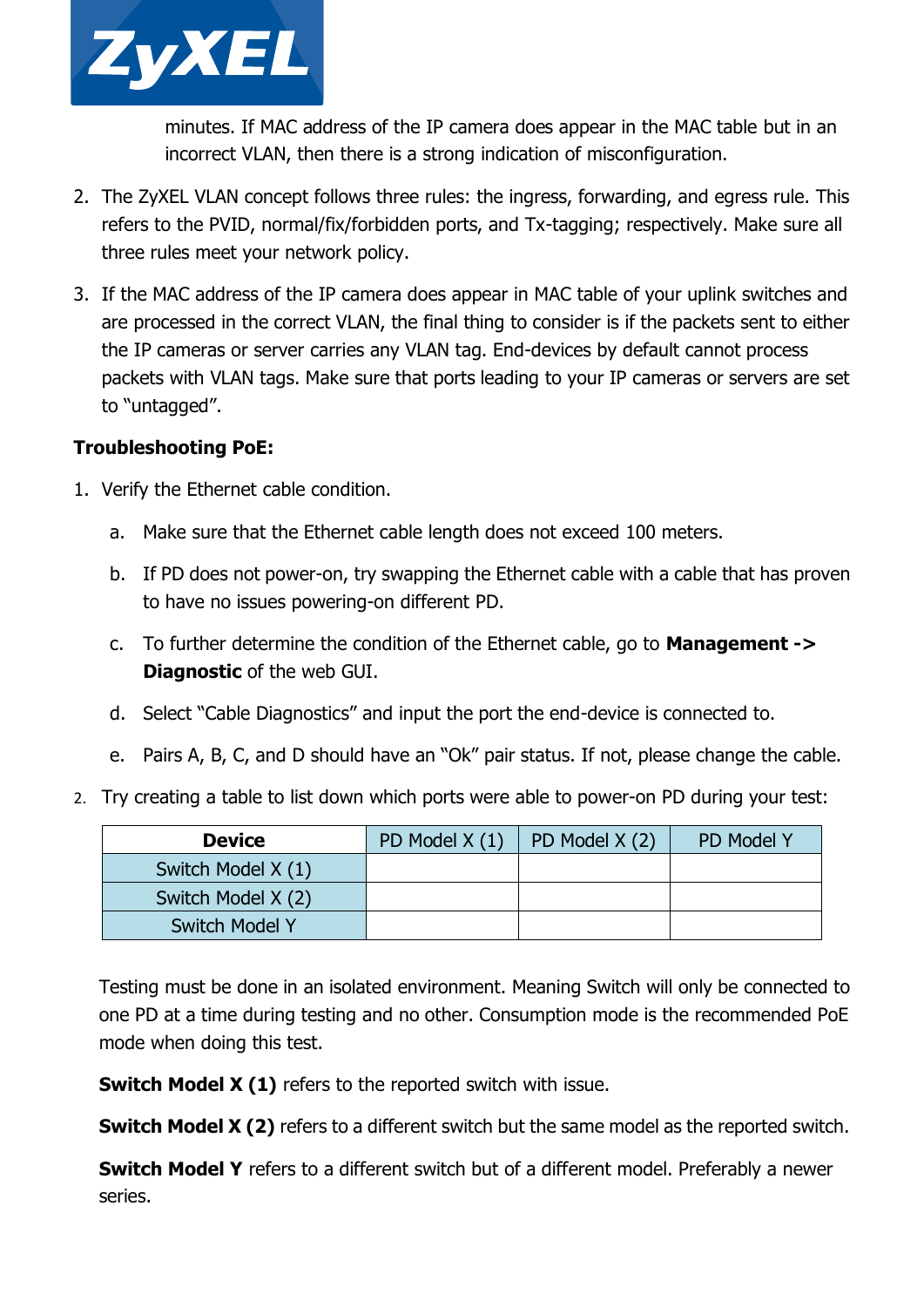

**PD Model X (1)** refers to the reported PD that has issue.

**PD Model X (2)** refers to a different PD but same model as the reported PD.

**PD Model Y** refers to a different PD but of a different model.

Various kinds of conclusions can be made by inspecting the results. Some examples are:

a. Indicates that PD Model X (1) has hardware issue.

| <b>Device</b>      | PD Model $X(1)$ PD Model $X(2)$ |     | PD Model Y |
|--------------------|---------------------------------|-----|------------|
| Switch Model X (1) | <b>None</b>                     | All | All        |
| Switch Model X (2) | <b>None</b>                     | All | All        |
| Switch Model Y     | <b>None</b>                     | All | All        |

No ports among all switch could power-on PD Model X (1), while PD Model X (2) shows a different result.

b. Indicates that your switch has hardware issue.

| <b>Device</b>         | PD Model $X(1)$ PD Model $X(2)$ |             | PD Model Y  |
|-----------------------|---------------------------------|-------------|-------------|
| Switch Model X (1)    | <b>None</b>                     | <b>None</b> | <b>None</b> |
| Switch Model X (2)    | All                             | All         | All         |
| <b>Switch Model Y</b> | All                             | All         | All         |

Switch Model X (1) could not power-on any PD among any of its ports.

or

| <b>Device</b>         | PD Model $X(1)$   PD Model $X(2)$ |         | PD Model Y |
|-----------------------|-----------------------------------|---------|------------|
| Switch Model X (1)    | $1 - 8$                           | $1 - 8$ | $1 - 8$    |
| Switch Model X (2)    | All                               |         | All        |
| <b>Switch Model Y</b> | All                               |         | All        |

Switch Model X (1) could only power-on PD among some of its ports.

#### c. Indicates an interoperability issue.

| <b>Device</b>         |             | PD Model $X(1)$   PD Model $X(2)$   PD Model Y |     |
|-----------------------|-------------|------------------------------------------------|-----|
| Switch Model X (1)    | <b>None</b> | <b>None</b>                                    | All |
| Switch Model X (2)    | <b>None</b> | <b>None</b>                                    | All |
| <b>Switch Model Y</b> | All         | All                                            | All |

Switch of the same model could not power-on PD of the same model among any of its ports.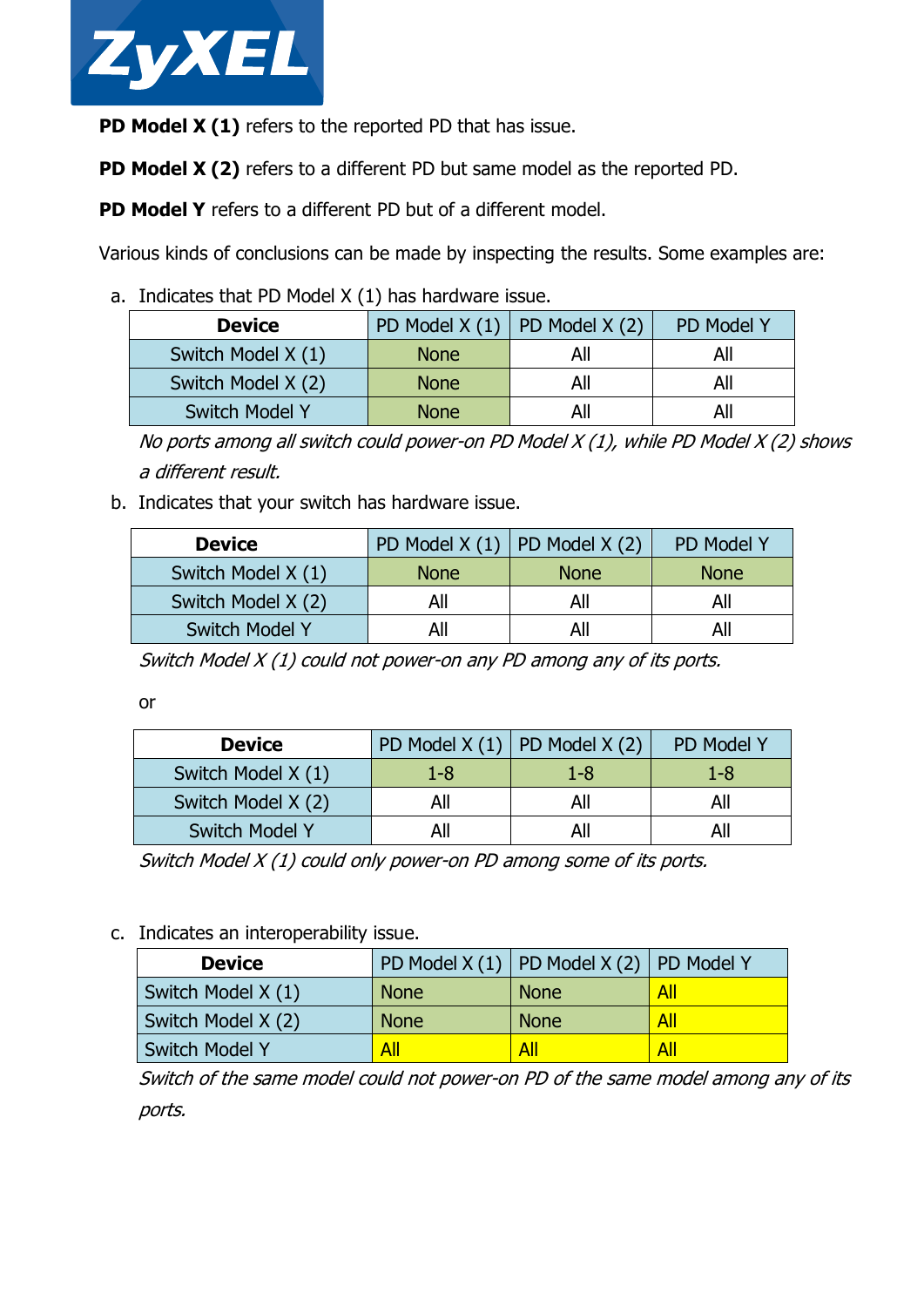

or

| <b>Device</b>         | PD Model $X(1)$ PD Model $X(2)$ |          | PD Model Y |
|-----------------------|---------------------------------|----------|------------|
| Switch Model X (1)    | $1 - 16$                        | $1 - 16$ | All        |
| Switch Model X (2)    | $1 - 16$                        | $1 - 16$ | All        |
| <b>Switch Model Y</b> | All                             | All      | All        |

Switch of the same model could only power-on PD of the same model among some of its ports.

or

| <b>Device</b>      | PD Model $X(1)$ PD Model $X(2)$ |           | PD Model Y |
|--------------------|---------------------------------|-----------|------------|
| Switch Model X (1) | $1 - 16$                        | $1 - 16$  | All        |
| Switch Model X (2) | $16 - 24$                       | $16 - 24$ | All        |
| Switch Model Y     | All                             | All       | All        |

Switch of the same model could only power-on PD of the same model among different ports.

- 3. Verify which PoE mode the switch is using. Classification mode and consumption mode have different behaviors. If one PoE mode does not power-on the PD, try using the other mode.
- 4. Verify that the total consumed power among all PDs is within expectation. You can verify this in **Basic Setting -> PoE Setup**.
- 5. Use **Management -> Diagnostic -> System Log** to check for clues:
	- a. PoE Overload Event: means the PD requested more power than the configured max power on the specific port while in consumption mode.
	- b. PoE Power Management Event: means the overall consumed power exceeded the total power budget.
	- c. PoE Short-Circuit Event: means that connected PD may be faulty. It could also mean that the PD is using an older standard and not 802.3af/at. You can try changing the "Power-Up" option to "Legacy" or "Pre-802.3at" in the PoE Setup page.
- 6. Verify the IP camera model. Some IP camera models will spike in power consumption upon startup. PoE over-budget or port overload can happen if the PoE switch is configured to consumption mode. Visible symptom of this is when multiple IP cameras are able to power-on at the same time, but after the switch reboots, only some of the IP cameras are powered-on.
- 7. Always remember to upload the latest firmware version of the ZyXEL switch.